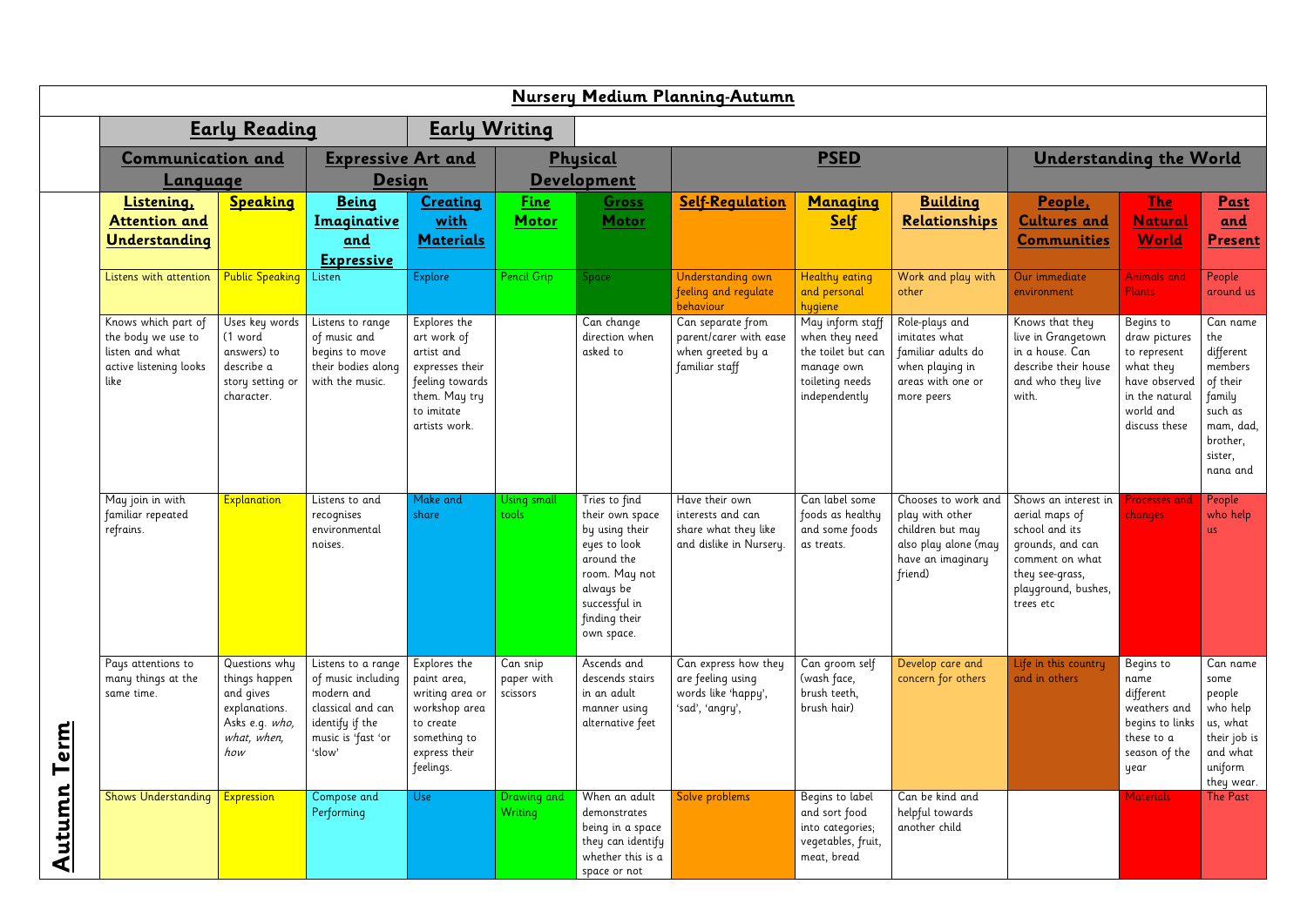|                                                                                                                   |                                                                                                                                                                                                              |                                                                            |                                | using some form<br>of yes/no<br>communication.<br>They may also<br>explain why this<br>is or isn't a<br>space.                           |                                                                                                                                                                                   |                                                                                                                         |                                                                                                          |                                                                                                                                                                              |  |
|-------------------------------------------------------------------------------------------------------------------|--------------------------------------------------------------------------------------------------------------------------------------------------------------------------------------------------------------|----------------------------------------------------------------------------|--------------------------------|------------------------------------------------------------------------------------------------------------------------------------------|-----------------------------------------------------------------------------------------------------------------------------------------------------------------------------------|-------------------------------------------------------------------------------------------------------------------------|----------------------------------------------------------------------------------------------------------|------------------------------------------------------------------------------------------------------------------------------------------------------------------------------|--|
| Begins to ask simple<br>'why' questions after<br>listening to a story<br>after having it<br>modelled by an adult. | Develop their<br>communication<br>but may<br>continue to<br>have problems<br>with irregular<br>tenses and<br>plurals, such as<br>'runned' for<br>'ran',<br>'swimmed' for<br>'swam'                           | Begins to sing to<br>the melody of a<br>rhyme or a<br>familiar song.       | Assigns<br>meaning to<br>marks | Can move<br>around their<br>permanent large<br>structured<br>classroom<br>independently<br>without crashing<br>into objects or<br>people | When playing with<br>other children begins<br>to negotiate and solve<br>problems without<br>aggressions by coming<br>to tell an adult when<br>they are<br>upset/angry/frustrated. | Understands<br>right and wrong                                                                                          | <b>Build positive</b><br>relationships                                                                   | Religious and<br>cultural<br>communities                                                                                                                                     |  |
| <b>Holds Conversation</b>                                                                                         | Develop their<br>pronunciation<br>but may have<br>problems<br>saying: some<br>sounds: r, j, th,<br>ch, and sh<br>multi-syllabic<br>words such as<br>'pterodactyl',<br>'planetarium'<br>or<br>'hippopotamus'. | Explores different<br>instruments and<br>the sounds they<br>make.          |                                | Strength<br><b>Balance and Co-</b><br>ordination                                                                                         | <b>Follows instructions</b>                                                                                                                                                       | Explains why we<br>have rules and<br>can follow some<br>with support.                                                   | Has lots of friends<br>but may have begun<br>to make a close<br>friendship and may<br>have a best friend | Listens to stories<br>(Christmas story<br>and Easter story)<br>and can talk about<br>what Jesus does in<br>each story and<br>compare how he<br>has changed in each<br>story. |  |
| Will answer questions<br>given to them by<br>another person about<br>their interests.                             |                                                                                                                                                                                                              | Composes their<br>own repeating<br>pattern of music.                       |                                | Begins to move<br>around the<br>space walking<br>backwards.                                                                              | Can sit and take part<br>in small group work<br>for up to 4 minutes.                                                                                                              | Develop<br>confidence and<br>resilience                                                                                 |                                                                                                          |                                                                                                                                                                              |  |
|                                                                                                                   |                                                                                                                                                                                                              | Uses familiar<br>stories as a base<br>for small world<br>play              |                                | Energetic<br><b>Movements</b>                                                                                                            |                                                                                                                                                                                   | Can choose own<br>resources and<br>with support can<br>tidy these<br>resources when<br>asked.                           |                                                                                                          |                                                                                                                                                                              |  |
|                                                                                                                   |                                                                                                                                                                                                              | Engages in small<br>world and role-<br>play acting out a<br>familiar role. |                                | Can run around<br>the space at a<br>fast pace.                                                                                           |                                                                                                                                                                                   | Is interesting in<br>new activities<br>within the<br>classroom and<br>will explore them<br>with their<br>familiar adult |                                                                                                          |                                                                                                                                                                              |  |
|                                                                                                                   |                                                                                                                                                                                                              | Appraise                                                                   |                                | Demonstrate<br>positional                                                                                                                |                                                                                                                                                                                   |                                                                                                                         |                                                                                                          |                                                                                                                                                                              |  |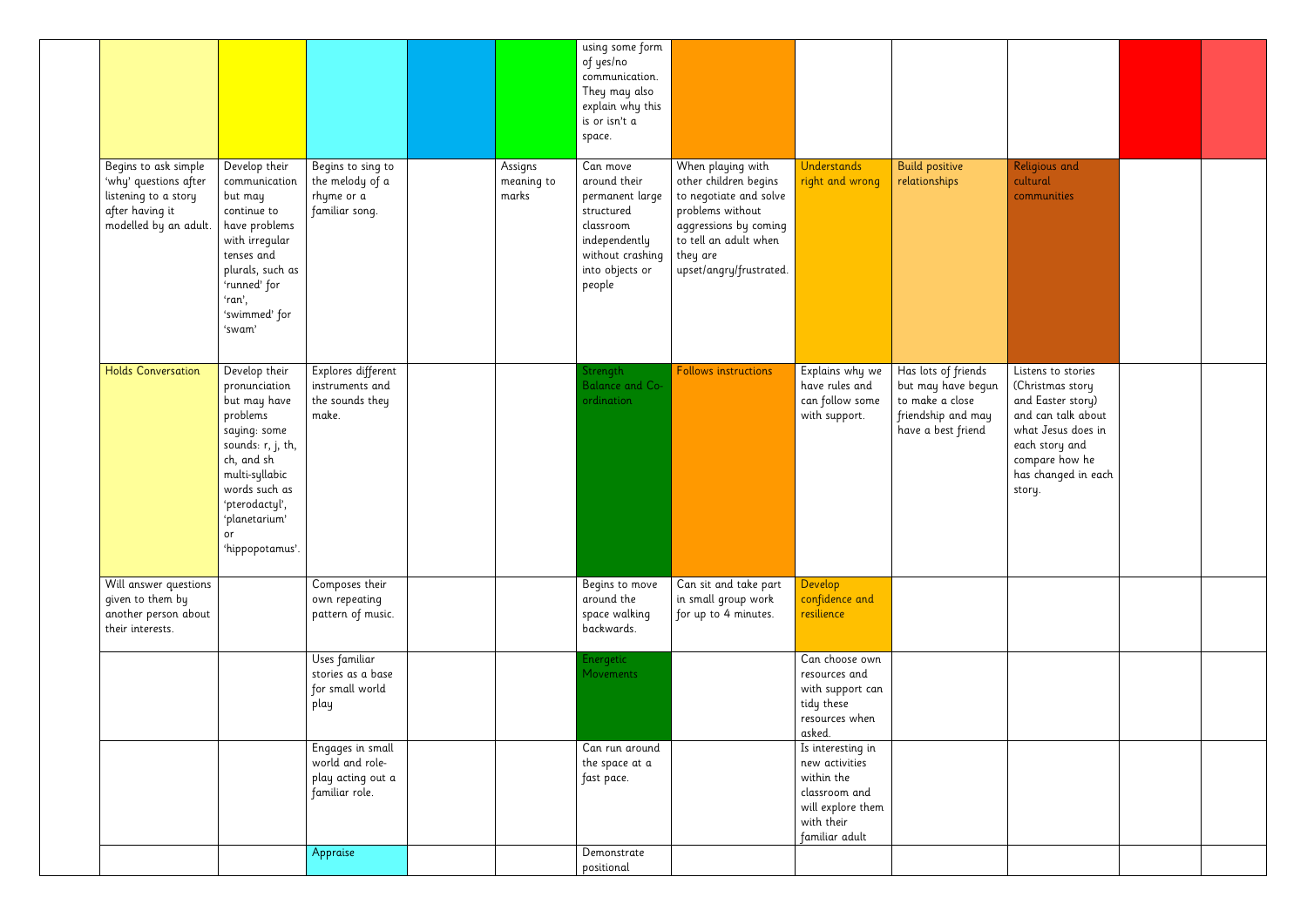|              |                                                                                                          |                                                                    |  | awareness when<br>following<br>instructions (run<br>forwards, walk<br>backwards).                                                                                                                                                                                                                                                     |  |                                        |                                                            |
|--------------|----------------------------------------------------------------------------------------------------------|--------------------------------------------------------------------|--|---------------------------------------------------------------------------------------------------------------------------------------------------------------------------------------------------------------------------------------------------------------------------------------------------------------------------------------|--|----------------------------------------|------------------------------------------------------------|
|              |                                                                                                          | Engages in role-<br>play.                                          |  | Begins to jump<br>and land using<br>two feet.                                                                                                                                                                                                                                                                                         |  |                                        |                                                            |
|              |                                                                                                          | Is able to say if<br>they like what<br>they have heard<br>or seen. |  | Explores tummy<br>time; can slither<br>across the space<br>on their tummy,<br>can lift all their<br>limbs off the<br>floor so that<br>their tummy is<br>the only thing<br>on the floor and<br>can pass from<br>one hand to<br>another whilst<br>their arms are<br>off the ground<br>but they tummy<br>is in contact<br>with the floor |  |                                        |                                                            |
|              |                                                                                                          |                                                                    |  | Can being to<br>move in<br>different speeds-<br>walking, jogging,<br>sprinting                                                                                                                                                                                                                                                        |  |                                        |                                                            |
|              |                                                                                                          |                                                                    |  | Healthy Bodies                                                                                                                                                                                                                                                                                                                        |  |                                        |                                                            |
|              |                                                                                                          |                                                                    |  |                                                                                                                                                                                                                                                                                                                                       |  |                                        |                                                            |
| Trips        |                                                                                                          | Christmas<br>Pantomime                                             |  |                                                                                                                                                                                                                                                                                                                                       |  | <b>Walk around</b><br>the school field | <b>Visit</b><br>from the<br>Police-<br>Past and<br>Present |
| <b>Books</b> | *Goldilocks and the Three Bears.<br>We're Going on a Bear Hunt<br>Where's Spot?                          | Brown Bear, Brown Bear What do you see?                            |  |                                                                                                                                                                                                                                                                                                                                       |  |                                        |                                                            |
| Rhymes       | Twinkle, twinkle<br>Wind the Bobbin up<br>The Wheels on the bus<br>Humpty Dumpty<br>Hickory Dickory Dock |                                                                    |  |                                                                                                                                                                                                                                                                                                                                       |  |                                        |                                                            |